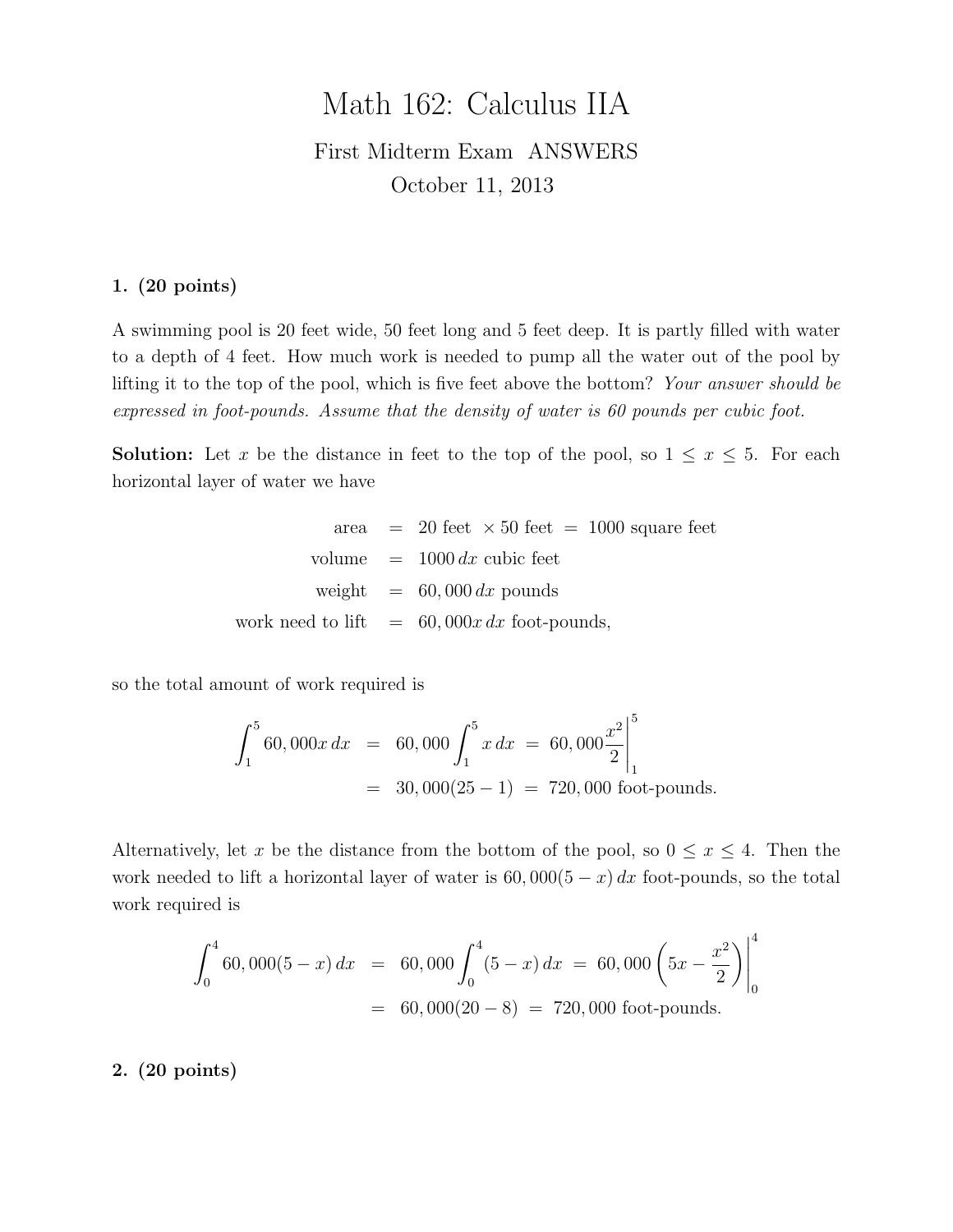(a) Find the integral

$$
\int \frac{4x^2}{(x^2+1)(x^2-1)} dx.
$$

(b) Find the integral

$$
\int \sec^3 x \tan^3 x \, dx.
$$

#### Solution: (a)

First, find  $A, B, C$  and  $D$  such that

$$
\frac{4x^2}{(x^2+1)(x^2-1)} = \frac{4x^2}{(x^2+1)(x-1)(x+1)} = \frac{Ax+B}{x^2+1} + \frac{C}{x-1} + \frac{D}{x+1}.
$$

To find C, multiply  $x - 1$  both sides and obtain

$$
\frac{4x^2}{(x^2+1)(x+1)} = \frac{Ax+B}{x^2+1}(x-1) + C + \frac{D}{x+1}(x-1).
$$

Then by letting  $x = 1$  we get  $C = 1$ . Similarly by multiplying  $x + 1$  and then letting  $x = -1$ , we obtain  $D = -1$ . To find A and B, observe

$$
\frac{4x^2}{(x^2+1)(x^2-1)} = \frac{Ax+B}{x^2+1} + \frac{1}{x-1} + \frac{-1}{x+1}
$$

$$
= \frac{Ax+B}{x^2+1} + \frac{2}{x^2-1}
$$

$$
= \frac{(Ax+B)(x^2-1) + 2(x^2+1)}{(x^2+1)(x^2-1)}
$$

Comparing coefficients of numerators both sides, we have  $A = 0$  and  $B = 2$ . Hence,

$$
\frac{4x^2}{(x^2+1)(x^2-1)} = \frac{2}{x^2+1} + \frac{1}{x-1} + \frac{-1}{x+1}
$$

and

$$
\int \frac{4x^2}{(x^2+1)(x^2-1)} dx = 2 \arctan x + \ln|x-1| - \ln|x+1| + C.
$$

Note : We may do this by observing

$$
\frac{4x^2}{(x^2+1)(x^2-1)} = \frac{2}{x^2-1} + \frac{2}{x^2+1}
$$

and

$$
\frac{2}{x^2 - 1} = \frac{1}{x - 1} - \frac{1}{x + 1}.
$$

Page 2 of 6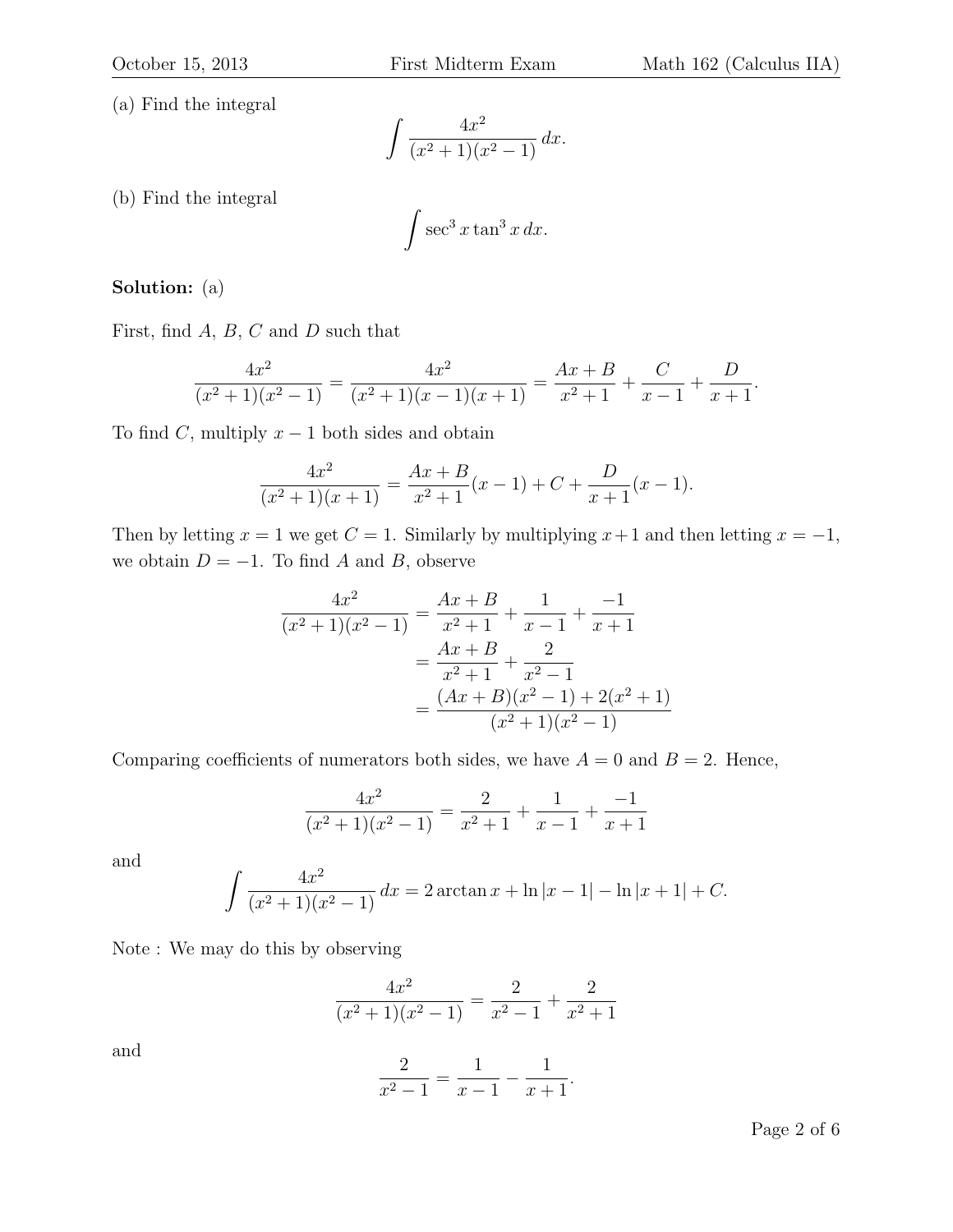#### (b)

Let  $u = \sec x$ , then  $du = \sec x \tan x dx$ . Since  $\tan^2 x = \sec^2 x - 1 = u^2 - 1$ , we obtain

$$
\int \sec^3 x \tan^3 x \, dx = \int u^2(u^2 - 1) \, du = \frac{1}{5}u^5 - \frac{1}{3}u^3 + C = \frac{1}{5} \sec^5 x - \frac{1}{3} \sec^3 x + C.
$$

#### 3. (20 points)

(a) Find the integral

$$
\int_0^{\sqrt{3}} \frac{dx}{(9+x^2)^{3/2}}.
$$

(b) Find the integral

$$
\int \frac{\cos x}{\sqrt{2 \sin x + 1 - \cos^2 x}} dx.
$$

#### Solution: (a)

Let  $x = 3 \tan \theta$ . Then  $dx = 3 \sec^2 \theta d\theta$ , and  $9 + x^2 = 9 + 9 \tan^2 \theta = 9 \sec^2 \theta$ . Also, when  $x = 0$  we have tan  $\theta = 0$ , so that  $\theta = 0$  (recall  $-\pi/2 < \theta < \pi/2$ ), and when  $x =$ √  $x = 0$  we have  $\tan \theta = 0$ , so that  $\theta = 0$  (recall  $-\pi/2 < \theta < \pi/2$ ), and when  $x = \sqrt{3}$  we have  $\overline{3} = 3 \tan \theta$  so that  $\tan \theta = \frac{1}{\sqrt{2}}$  $\frac{1}{3}$ , and  $\theta = \pi/6$ . We find

$$
\int_0^{\sqrt{3}} \frac{dx}{(9+x^2)^{3/2}} = \int_0^{\pi/6} \frac{3 \sec^2 \theta \, d\theta}{(9 \sec^2 \theta)^{3/2}} = \frac{1}{9} \int_0^{\pi/6} \frac{d\theta}{\sec \theta}
$$

$$
= \frac{1}{9} \int_0^{\pi/6} \cos \theta \, d\theta = \frac{\sin \theta}{9} \Big|_0^{\pi/6} = \frac{1}{18}.
$$

(b)

Let  $u = \sin x$ . Then  $du = \cos x dx$ , and with  $1 - \cos^2 x = \sin^2 x$  we have

$$
\int \frac{\cos x}{\sqrt{2 \sin x + 1 - \cos^2 x}} dx = \int \frac{du}{\sqrt{2u + u^2}} = \int \frac{du}{\sqrt{(u + 1)^2 - 1}}.
$$

Next we set  $u + 1 = \sec \theta$ . Then  $du = \sec \theta \tan \theta d\theta$ . Also  $(u + 1)^2 - 1 = \sec^2 \theta - 1 = \tan^2 \theta$ .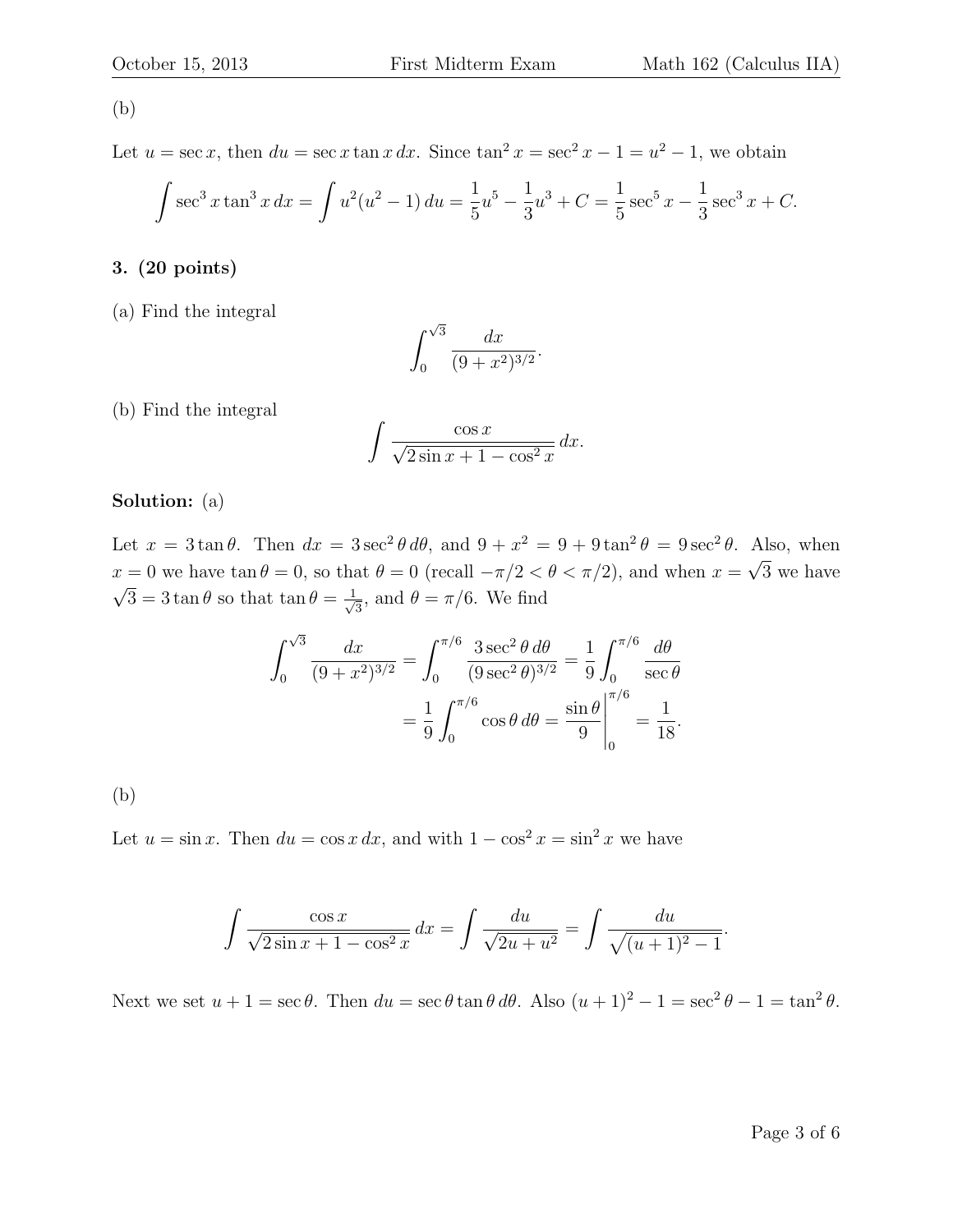Then

$$
\int \frac{du}{\sqrt{(u+1)^2 - 1}} = \int \frac{\sec \theta \tan \theta \, d\theta}{\sqrt{\tan^2 \theta}} = \int \sec \theta \, d\theta
$$

$$
= \ln \left| \sec \theta + \tan \theta \right| + C
$$

$$
= \ln \left| u + 1 + \sqrt{(u+1)^2 - 1} \right| + C
$$

$$
= \ln \left| \sin x + 1 + \sqrt{(\sin x + 1)^2 - 1} \right| + C
$$

$$
= \ln \left| \sin x + 1 + \sqrt{(\sin^2 x + 2 \sin x)} \right| + C.
$$

## 4. (20 points)

(a) Use integration by parts to prove the reduction formula

$$
\int \cos^n x \, dx = \frac{\sin x \cos^{n-1} x}{n} + \frac{n-1}{n} \int \cos^{n-2} x \, dx \quad \text{for } n \ge 2.
$$

(b) Use the formula to find

$$
\int_0^{\pi/2} \cos^3 x \, dx.
$$

### Solution:

a.) Let  $u = \cos^{n-1} x$ , so  $du = (n-1)\cos^{n-2} x(-\sin x) dx$ . Let  $dv = \cos x dx$ , so  $v = \sin x$ . Then:

$$
\int \cos^n x \, dx = \cos^{n-1} x \sin x + (n-1) \int \sin^2 x \cos^{n-2} x \, dx
$$
  
= 
$$
\int u \, dv = uv - \int v \, du
$$
  
= 
$$
\cos^{n-1} x \sin x + (n-1) \int (1 - \cos^2 x) \cos^{n-2} x \, dx
$$
  
= 
$$
\cos^{n-1} x \sin x + (n-1) \int \cos^{n-2} x - \cos^n x \, dx
$$
  
= 
$$
\cos^{n-1} x \sin x + (n-1) \int \cos^{n-2} x \, dx - (n-1) \int \cos^n x \, dx
$$
  

$$
n \int \cos^n x \, dx = \cos^{n-1} x \sin x + (n-1) \int \cos^{n-2} x \, dx
$$

Now divide by n.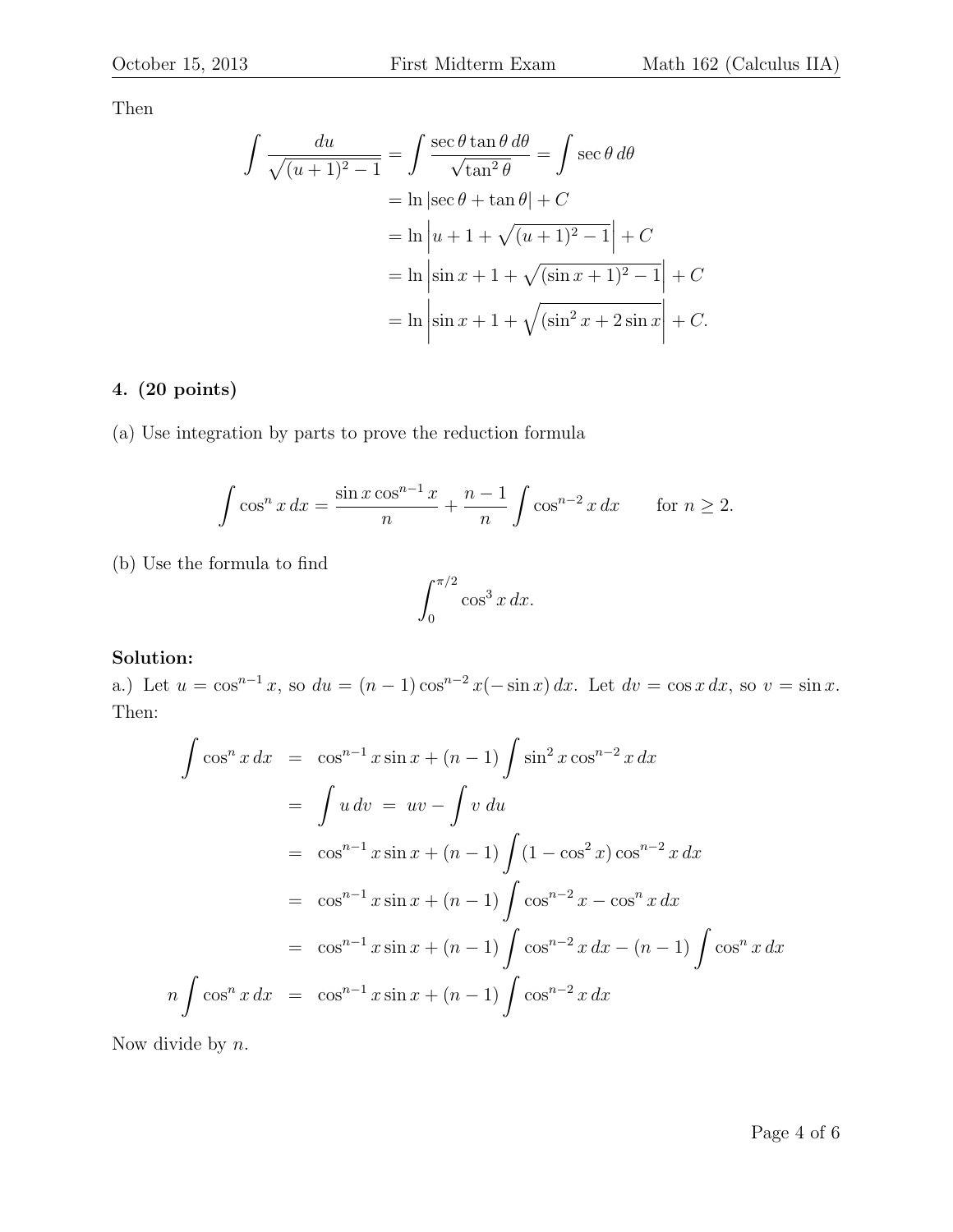b.) Let  $n = 3$ .

So

$$
\int \cos^3 x \, dx = \frac{\sin x \cos^{3-1} x}{3} + \frac{3-1}{3} \int \cos^{3-2} x \, dx
$$

$$
= \frac{\sin x \cos^2 x}{3} + \frac{2}{3} \sin x + C
$$

$$
\int_0^{\pi/2} \cos^3 x \, dx = \frac{\sin x \cos^2 x}{3} + \frac{2}{3} \sin x \Big|_0^{\pi/2} = \frac{2}{3}
$$

5. (20 points) Consider the region bounded by the x-axis and the curve  $y = \sin x$  for  $0 \leq x \leq \pi$ .

3

3

3

(a) Find the volume of the solid obtained by rotating it about the  $x$ -axis.

0

(b) Find the volume of the solid obtained by rotating the same region about the y-axis.

#### Solution:

a) Integrating with respect to  $x$  makes this a washer method problem with

$$
V = \int_0^{\pi} \pi \sin^2 x \, dx
$$
  
=  $\pi \int_0^{\pi} \left( \frac{1 - \cos 2x}{2} \right) dx$  by the half angle formula  
=  $\pi \left( \int_0^{\pi} \frac{dx}{2} - \int_0^{2\pi} \frac{\cos u}{4} \, du \right)$  where  $u = 2x$   
=  $\left( \frac{\pi x}{2} \right) \Big|_0^{\pi} - \left( \frac{\sin u}{4} \right) \Big|_0^{2\pi}$   
=  $\frac{\pi^2}{2}$ .

b) Integrating with respect to  $x$  makes this a shell method problem with

$$
V = \int_0^\pi 2\pi x \sin x \, dx = 2\pi \int_0^\pi x \sin x \, dx
$$

For this we need integration by parts with

$$
\begin{array}{rcl}\nu &=& x \\
du &=& dx\n\end{array}\n\qquad\n\begin{array}{rcl}\ndv &=& \sin x \, dx \\
v &=& -\cos x\n\end{array}
$$